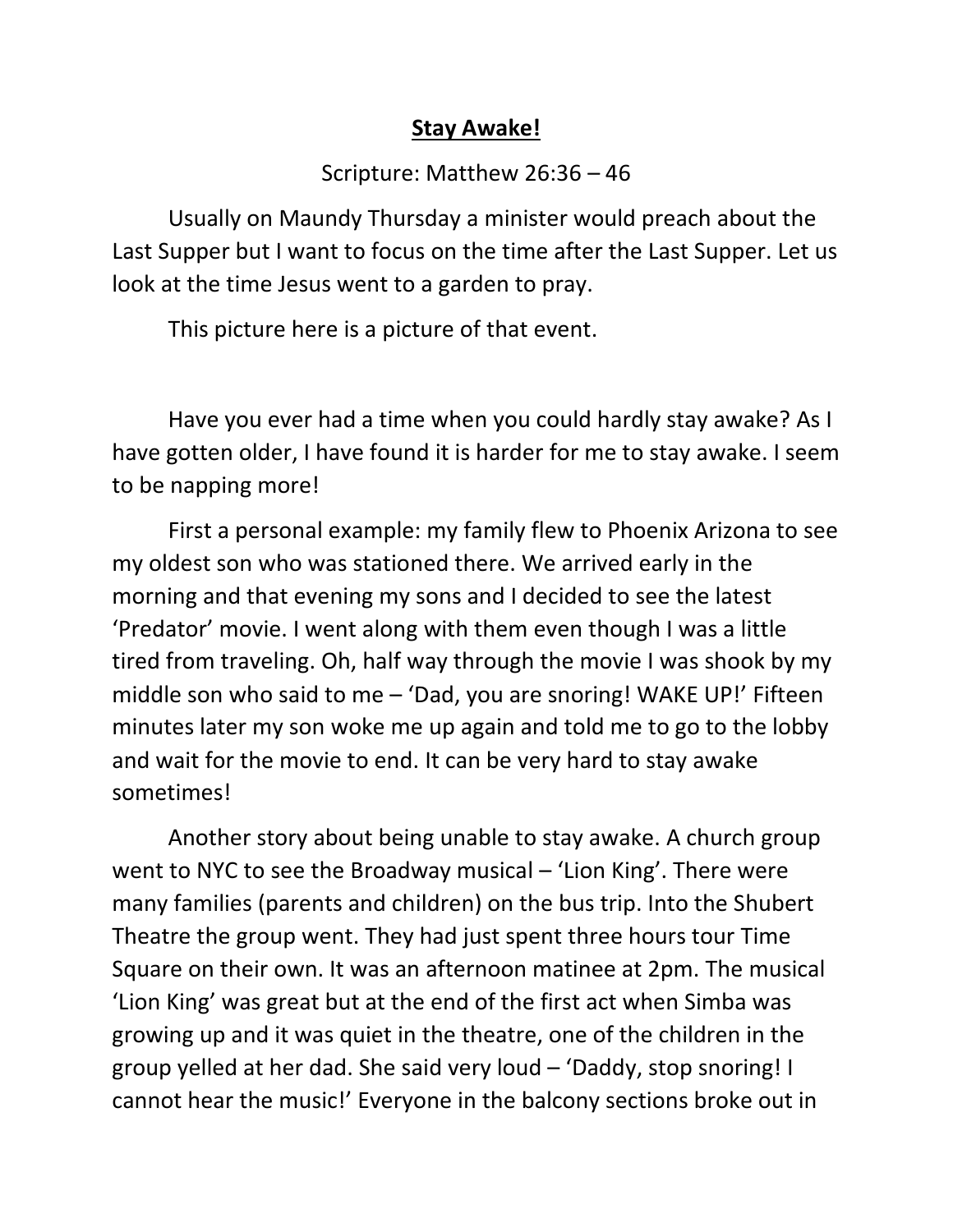laughter and the people on the ground floor seemed puzzled why the balcony was laughing. The father woke up and guess what? After intermission in the second act he fell asleep again! And the little girl said – 'Mommy, please let me sit beside you because Daddy is snoring again!' The balcony crowd again busted out in laughter and the ground floor looked confused again. Sometimes it is very hard to stay awake!

And a final story, a bank employee was in the middle of transferring \$600 from a customer's bank account to another person's account when he accidently took a power nap at his desk. He dozed off while his finger was on the '0' on his keyboard. It resulted in him transferring \$60,000 to the other person's account. The fallout from the mistake included the firing of the employee and his colleague who verified the transfer. Although the mistake was caught and corrected, the sleepy employee's lapse and the person who verifies such transactions almost became a nightmare for the bank! Sometimes it is very hard to stay awake!

In our scripture reading from Matthew 26:36 – 46 Jesus warned his disciples that if they did not remain alert, they too would make a costly mistake. Jesus took them to a place called the Garden of Gethsemane, the Garden of the Olive Press which is what Gethsemane means. They went there to spend some time in prayer.

As Jesus prayed, he experienced a grief and sadness such as he had never known in his earthly life. Jesus was so overwhelmed by grief and sadness that Jesus sweated droplets of sweat that looked like drops of blood!